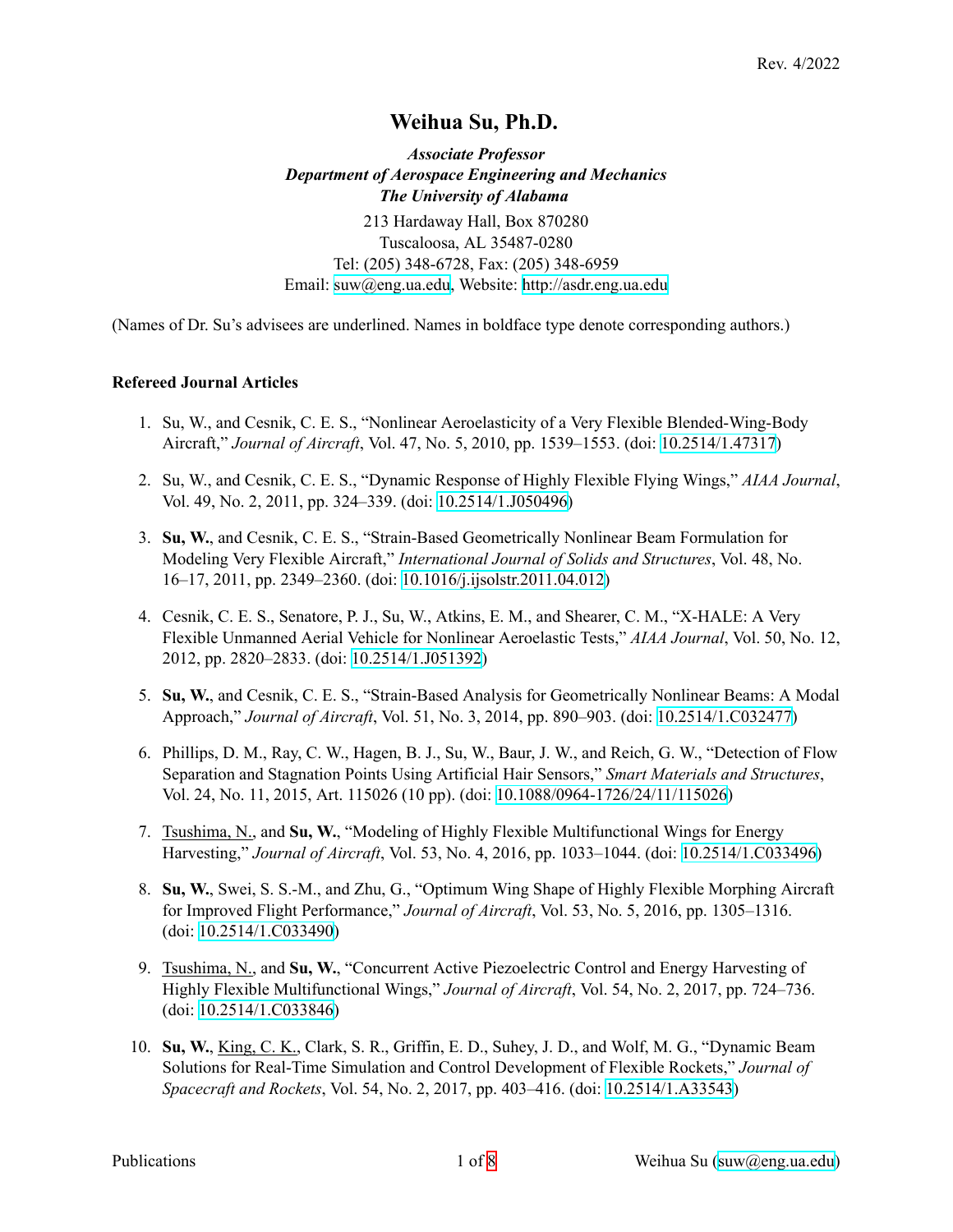- 11. **Su, W.**, and Reich, G. W., "Geometric Scaling of Artificial Hair Sensors for Flow Measurement under Different Conditions," *Smart Materials and Structures*, Vol. 26, No. 3, 2017, Art. 037002 (9 pp). (doi: [10.1088/1361-665X/aa5a35\)](https://doi.org/10.1088/1361-665X/aa5a35)
- 12. **Su, W.**, "Development of an Aeroelastic Formulation for Deformable Airfoils Using Orthogonal Polynomials," *AIAA Journal*, Vol. 55, No. 8, 2017, pp. 2793–2807. (doi: [10.2514/1.J055665\)](https://doi.org/10.2514/1.J055665)
- 13. Tsushima, N., and **Su, W.**, "Flutter Suppression for Highly Flexible Wings Using Passive and Active Piezoelectric Effects," *Aerospace Science and Technology*, Vol. 65, 2017, pp. 78–89. (doi: [10.1016/j.ast.2017.02.013](https://doi.org/10.1016/j.ast.2017.02.013))
- 14. Al-Jiboory, A. K., Zhu, G., Swei, S. S.-M., Su, W., and Nguyen, N. T., "LPV Modeling of a Flexible Wing Aircraft Using Adaptive Model Gridding and Alignment Methods," *Aerospace Science and Technology*, Vol. 66, 2017, pp. 92–102. (doi: [10.1016/j.ast.2017.03.009](https://doi.org/10.1016/j.ast.2017.03.009))
- 15. Tsushima, N., **Su, W.**, Gutierrez, H., Wolf, M. G., Griffin, E. D., Whittaker, J. T., and Dumoulin, M. P., "Monitoring Multi-Axial Vibrations of Flexible Rockets Using Sensor-Instrumented Reference Strain Structures," *Aerospace Science and Technology*, Vol. 71, 2017, pp. 285–298. (doi: [10.1016/j.ast.2017.09.026](https://doi.org/10.1016/j.ast.2017.09.026))
- 16. Hammerton, J. R., **Su, W.**, Zhu, G., and Swei, S. S.-M., "Optimum Distributed Wing Shaping and Control Loads for Highly Flexible Aircraft," *Aerospace Science and Technology*, Vol. 79, 2018, pp. 255–265. (doi: [10.1016/j.ast.2018.05.045](https://doi.org/10.1016/j.ast.2018.05.045))
- 17. Tsushima, N., and **Su, W.**, "A Study on Adaptive Vibration Control and Energy Conversion of Highly Flexible Multifunctional Wings," *Aerospace Science and Technology*, Vol. 79, 2018, pp. 297–309. (doi: [10.1016/j.ast.2018.05.056](https://doi.org/10.1016/j.ast.2018.05.056))
- 18. He, T., Al-Jiboory, A. K., Zhu, G., Swei, S. S.-M., and Su, W., "Application of ICC LPV Control to a Blended-Wing-Body Airplane with Guaranteed *H<sup>∞</sup>* Performance," *Aerospace Science and Technology*, Vol. 81, 2018, pp. 88–98. (doi: [10.1016/j.ast.2018.07.046\)](https://doi.org/10.1016/j.ast.2018.07.046)
- 19. He, T., Zhu, G., Swei, S. S.-M., and Su, W., "Smooth-Switching LPV Control for Vibration Suppression of a Flexible Airplane Wing," *Aerospace Science and Technology*, Vol. 84, 2019, pp. 895–903. (doi: [10.1016/j.ast.2018.11.029\)](https://doi.org/10.1016/j.ast.2018.11.029)
- 20. Tsushima, N., Yokozeki, T., Su, W., and Arizono, H., "Geometrically Nonlinear Static Aeroelastic Analysis of Composite Morphing Wing with Corrugated Structures," *Aerospace Science and Technology*, Vol. 88, 2019, pp. 244–257. (doi: [10.1016/j.ast.2019.03.025\)](https://doi.org/10.1016/j.ast.2019.03.025)
- 21. Hang, X., Fei, Q., and **Su, W.**, "On Tracking Aeroelastic Modes in Stability Analysis Using Left and Right Eigenvectors," *AIAA Journal*, Vol. 57, No. 10, 2019, pp. 4447–4457. (doi: [10.2514/1.J057297](https://doi.org/10.2514/1.J057297))
- 22. **Su, W.**, and Song, W., "A Real-Time Hybrid Aeroelastic Simulation Platform for Flexible Wings," *Aerospace Science and Technology*, Vol. 95, 2019, Art. 105513 (12 pp). (doi: [10.1016/j.ast.2019.105513](https://doi.org/10.1016/j.ast.2019.105513))
- 23. Hang, X., Su, W., Fei, Q., and Jiang, D., "Analytical Sensitivity Analysis of Flexible Aircraft with the Unsteady Vortex-Lattice Aerodynamic Theory," *Aerospace Science and Technology*, Vol. 99, 2020, Art. 105612. (doi: [10.1016/j.ast.2019.105612\)](https://doi.org/10.1016/j.ast.2019.105612)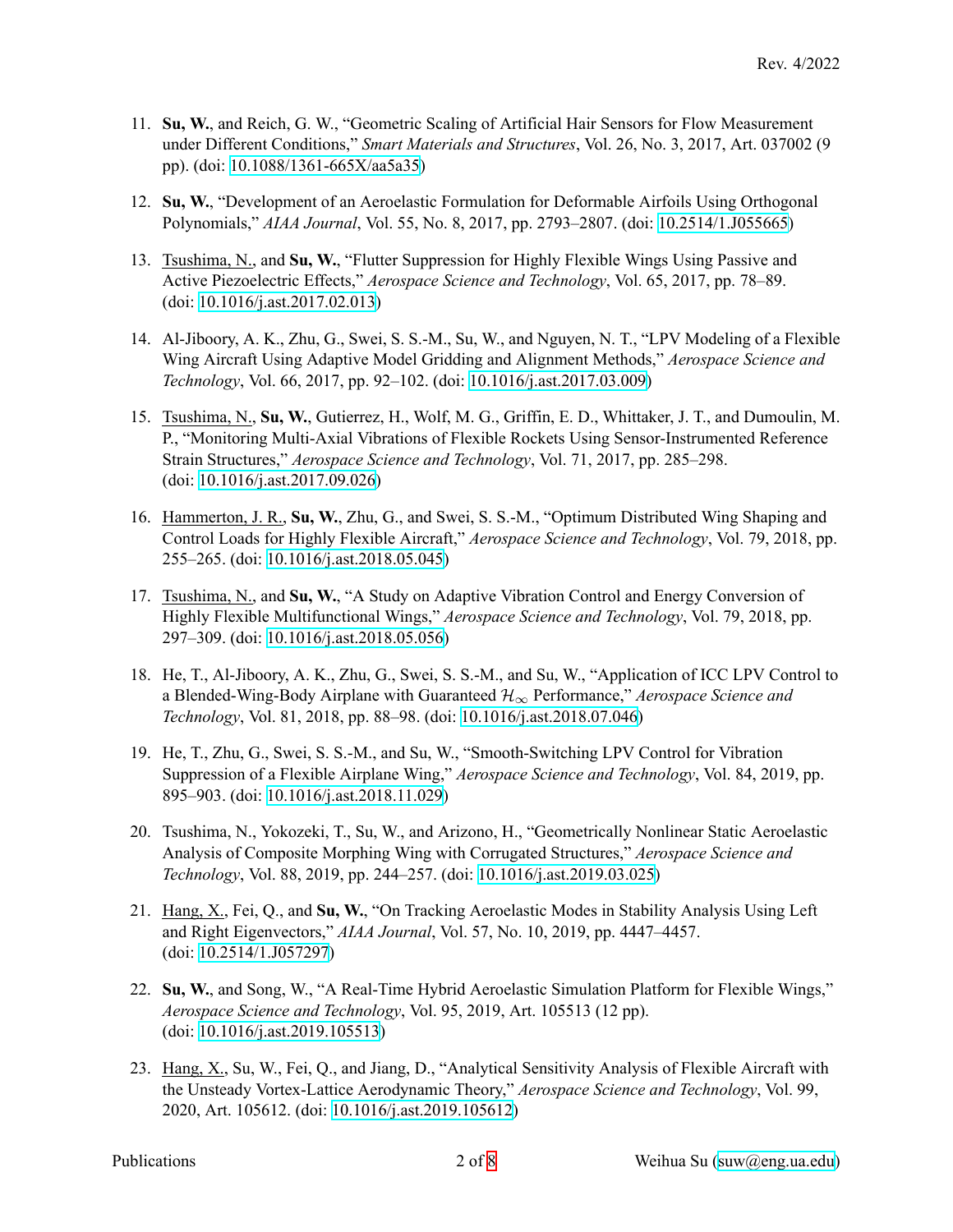- 24. **Su, W.**, Qu, S., Zhu, G., Swei, S. S.-M., Hashimoto, M., and Zeng, T., "Modeling and Control of a Class of Urban Air Mobility Tiltrotor Aircraft," *Aerospace Science and Technology*, Vol. 124, 2022, Art. 107561 (17 pp). (doi: [10.1016/j.ast.2022.107561\)](https://doi.org/10.1016/j.ast.2022.107561)
- 25. Qu, S., Zhu, G., Su, W., Swei, S. S.-M., Hashimoto, M., and Zeng, T., "Adaptive MPC of a Six-Rotor eVTOL UAM Aircraft subject to Motor Failure during Hovering," *Proceedings of the Institution of Mechanical Engineers, Part G: Journal of Aerospace Engineering*, in press. (doi: [10.1177/09544100211032434\)](https://doi.org/10.1177/09544100211032434)
- 26. Qu, S., Zhu, G., Su, W., and Swei, S. S.-M., "LPV-Based Transition Flight Control Design for a Tilt-rotor Aircraft," *Proceedings of the Institution of Mechanical Engineers, Part G: Journal of Aerospace Engineering*, accepted.
- 27. Qu, S., Zhu, G., Su, W., and Swei, S. S.-M., "LPV Model Based Adaptive MPC of an eVTOL Aircraft during Tilt Transition Subject to Motor Failure," *International Journal of Control, Automation, and Systems*, accepted.

### **Refereed Conference Proceedings**

- 1. Su, W., and Bai, G.,"Static Strength Analysis of an Axisymmetric Vectoring Exhaust Nozzle of a Jet Engine Using Finite Element Method," Proceedings of the *11th Chinese Society of Aeronautics and Astronautics (CSAA) Symposium on Structures, Strength, and Vibrations of Aircraft Engines*, Weihai, China, Oct. 13–18, 2002. (in Chinese)
- 2. Cesnik, C. E. S., and Su, W., "Nonlinear Aeroelastic Modeling and Analysis of Fully Flexible Aircraft," AIAA-2005-2169, Proceedings of the *46th AIAA/ASME/ASCE/AHS/ASC Structures, Structural Dynamics, and Materials Conference*, Austin, TX, Apr. 18–21, 2005.
- 3. Cesnik, C. E. S., and Su, W., "Nonlinear Aeroelastic Behavior of Fully Flexible Slender Vehicles," Proceedings of *International Forum on Aeroelasticity and Structural Dynamics 2005*, Munich, Germany, Jun. 28–Jul. 1, 2005.
- 4. Su, W., and Cesnik, C. E. S., "Dynamic Response of Highly Flexible Flying Wings," AIAA-2006- 1636, Proceedings of the *47th AIAA/ASME/ASCE/AHS/ASC Structures, Structural Dynamics, and Materials Conference*, Newport, RI, May 1–4, 2006.
- 5. Su, W., and Cesnik, C. E. S., "Nonlinear Aeroelasticity of a Very Flexible Blended-Wing-Body Aircraft," AIAA-2009-2402, Proceedings of the *50th AIAA/ASME/ASCE/AHS/ASC Structures, Structural Dynamics, and Materials Conference*, Palm Springs, CA, May 4–7, 2009.
- 6. Su, W., and Cesnik, C. E. S., "Coupled Nonlinear Aeroelastic and Flight Dynamic Simulation of a Flapping Wing Micro Air Vehicle," IFASD-2009-142, Proceedings of *International Forum on Aeroelasticity and Structural Dynamics 2009*, Seattle, WA, Jun. 21–25, 2009.
- 7. Su, W., Zhang, J., and Cesnik, C. E. S., "Correlations between UM/NAST Nonlinear Aeroelastic Simulations and Experiments of a Cantilever Slender Wing," IFASD-2009-168, Proceedings of *International Forum on Aeroelasticity and Structural Dynamics 2009*, Seattle, WA, Jun. 21–25, 2009.
- 8. Cesnik, C. E. S., Senatore, P. J., Su, W., Atkins, E. M., Shearer, C. M., and Pitcher, N. A.,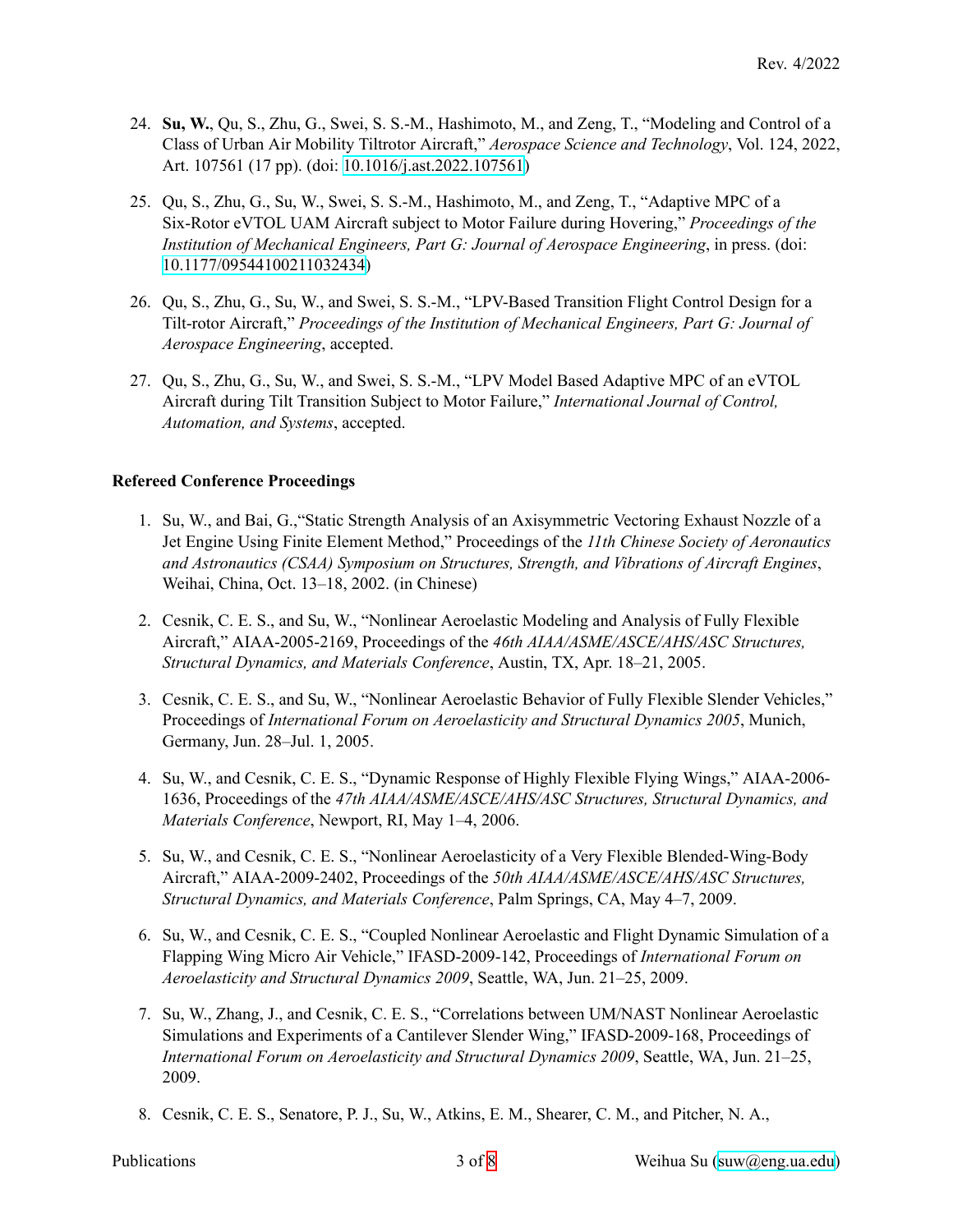"X-HALE: A Very Flexible UAV for Nonlinear Aeroelastic Tests," AIAA-2010-2715, Proceedings of the *51st AIAA/ASME/ASCE/AHS/ASC Structures, Structural Dynamics, and Materials Conference*, Orlando, FL, Apr. 12–15, 2010.

- 9. Su, W., and Cesnik, C. E. S., "Nonlinear Aeroelastic Simulations of a Flapping Wing Micro Air Vehicle Using Two Unsteady Aerodynamic Formulations," AIAA-2010-2887, Proceedings of the *51st AIAA/ASME/ASCE/AHS/ASC Structures, Structural Dynamics, and Materials Conference*, Orlando, FL, Apr. 12–15, 2010.
- 10. Cesnik, C. E. S., and Su, W., "Nonlinear Aeroelastic Simulation of X-HALE: a Very Flexible UAV," AIAA-2011-1226, Proceedings of the *49th AIAA Aerospace Sciences Meeting including the New Horizons Forum and Aerospace Exposition*, Orlando, FL, Jan. 4–7, 2011.
- 11. Su, W., and Cesnik, C. E. S., "Flight Dynamic Stability of a Flapping Wing Micro Air Vehicle in Hover," AIAA-2011-2009, Proceedings of the *52nd AIAA/ASME/ASCE/AHS/ASC Structures, Structural Dynamics, and Materials Conference*, Denver, CO, Apr. 4–7, 2011.
- 12. Su, W., Kang, C.-K., and Cesnik, C. E. S., "Nonlinear Aeroelasticity of Flapping Wing Micro Air Vehicles with a Surrogate Aerodynamic Model," IFASD-2011-155, Proceedings of *International Forum on Aeroelasticity and Structural Dynamics 2011*, Paris, France, Jun. 26–30, 2011.
- 13. Su, W., and Cesnik, C. E. S., "Strain-Based Analysis for Geometrically Nonlinear Beams: A Modal Approach," AIAA-2012-1713, Proceedings of the *53rd AIAA/ASME/ASCE/AHS/ASC Structures, Structural Dynamics, and Materials Conference*, Honolulu, HI, Apr. 23–26, 2012.
- 14. Su, W., "Modified Strain-Based Geometrically Nonlinear Beam Formulation for Modeling Slender Wings with Deformable Cross-Sections," AIAA-2014-0841, Proceedings of the *55th AIAA/ASME/ ASCE/AHS/ASC Structures, Structural Dynamics, and Materials Conference (at AIAA SciTech 2014)*, National Harbor, MD, Jan. 13–17, 2014.
- 15. Su, W., and Song, W., "Nonlinear Aeroelastic Modeling and Analysis of Flexible Wind Turbine Blades," AIAA-2015-0178, Proceedings of the *56th AIAA/ASCE/AHS/ASC Structures, Structural Dynamics, and Materials Conference (at AIAA SciTech 2015)*, Kissimmee, FL, Jan. 5–9, 2015.
- 16. Su, W., and Tsushima, N., "Modeling of Highly Flexible Multifunctional Wings for Energy Harvesting," AIAA-2015-0444, Proceedings of the *56th AIAA/ASCE/AHS/ASC Structures, Structural Dynamics, and Materials Conference (at AIAA SciTech 2015)*, Kissimmee, FL, Jan. 5–9, 2015.
- 17. Su, W., "Dynamic Aeroelastic Response of Highly Flexible Aircraft with Wing Camber Deformations," AIAA-2015-2057, Proceedings of the *56th AIAA/ASCE/AHS/ASC Structures, Structural Dynamics, and Materials Conference (at AIAA SciTech 2015)*, Kissimmee, FL, Jan. 5–9, 2015.
- 18. Su, W., and Reich, G. W., "Gust Alleviation of Highly Flexible UAVs with Artificial Hair Sensors," 94350X, Proceedings of the *SPIE Smart Structures/NDE Conference 2015*, SPIE 9435, Sensors and Smart Structures Technologies for Civil, Mechanical, and Aerospace Systems 2015, San Diego, CA, Mar. 8–12, 2015.
- 19. Song, W., and Su, W., "A Wind Turbine Hybrid Simulation Framework Considering Aeroelastic Effects," 94351W, Proceedings of the *SPIE Smart Structures/NDE Conference 2015*, SPIE 9435, Sensors and Smart Structures Technologies for Civil, Mechanical, and Aerospace Systems 2015,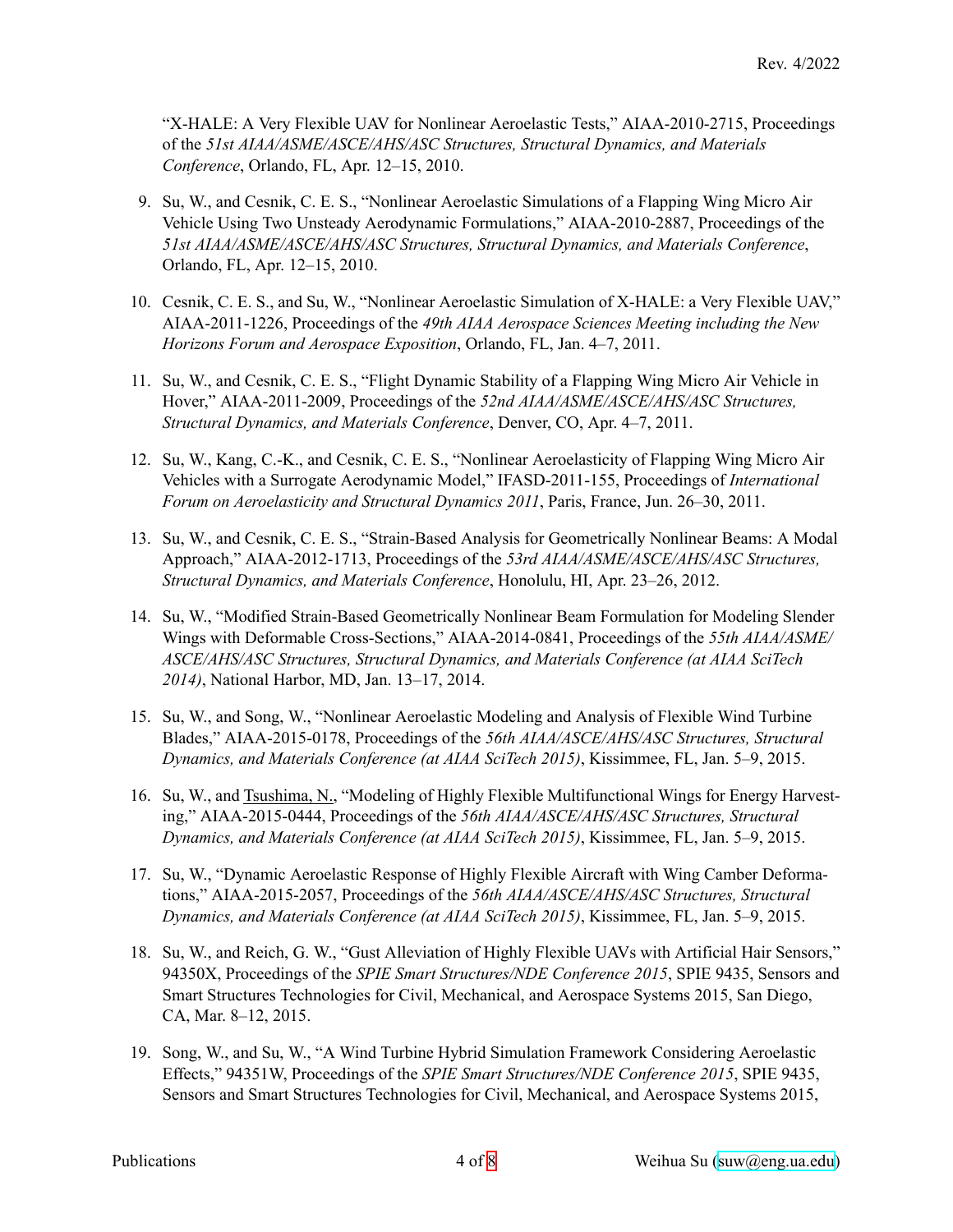San Diego, CA, Mar. 8–12, 2015.

- 20. Tsushima, N., and Su, W., "Active Piezoelectric Actuation and Control of Highly Flexible Multifunctional Wings," AIAA-2016-0715, Proceedings of the *57th AIAA/ASCE/AHS/ASC Structures, Structural Dynamics, and Materials Conference (at AIAA SciTech 2016)*, San Diego, CA, Jan. 4–8, 2016.
- 21. Su, W., Swei, S. S.-M., and Zhu, G., "Mission Adaptive Wing Shape Determination for Highly Flexible Aeroelastic Aircraft," AIAA-2016-1095, Proceedings of the *15th Dynamics Specialists Conference (at AIAA SciTech 2016)*, San Diego, CA, Jan. 4–8, 2016.
- 22. Su, W., King, C. K., Clark, S. R., Griffin, E. D., Suhey, J. D., and Wolf, M. G., "Dynamic Beam Solutions for Real-Time Simulation and Control Development of Flexible Rockets," AIAA-2016- 1954, Proceedings of the *57th AIAA/ASCE/AHS/ASC Structures, Structural Dynamics, and Materials Conference (at AIAA SciTech 2016)*, San Diego, CA, Jan. 4–8, 2016.
- 23. Su, W., and Reich, G. W., "Modeling of Artificial Hair Sensors for Vibration Control of Flexible Wings," AIAA-2016-1958, Proceedings of the *57th AIAA/ASCE/AHS/ASC Structures, Structural Dynamics, and Materials Conference (at AIAA SciTech 2016)*, San Diego, CA, Jan. 4–8, 2016.
- 24. Su, W., and King, C. K., "Aeroelasticity of Flexible Airfoils with Arbitrary Camber Deformations," AIAA-2016-2048, Proceedings of the *15th Dynamics Specialists Conference (at AIAA SciTech 2016)*, San Diego, CA, Jan. 4–8, 2016.
- 25. Gutierrez, H., Shariati, B., Kirk, D., Su, W., Wolf, M. G., and Griffin, E. D., "Fiber Optic Sensor Arrays for Real-Time Virtual Instrumentation and Control of Flexible Structures," Proceedings of the *IMAC XXXIV: A Conference and Exposition on Structural Dynamics*, Orlando, FL, Jan. 25–28, 2016.
- 26. Su, W., and Reich, G. W., "Artificial Hair Sensor Designs for Flow Measurement of UAVs with Different Scales," 98031W, Proceedings of the *SPIE Smart Structures/NDE Conference 2016*, SPIE 9803, Sensors and Smart Structures Technologies for Civil, Mechanical, and Aerospace Systems 2016, Las Vegas, NV, Mar. 20–24, 2016.
- 27. Butler, N. S., Su, W., Thapa Magar, K. S., and Reich, G. W., "Estimation of Morphing Airfoil Shape and Aerodynamic Load Using Artificial Hair Sensors," 980329, Proceedings of the *SPIE Smart Structures/NDE Conference 2016*, SPIE 9803, Sensors and Smart Structures Technologies for Civil, Mechanical, and Aerospace Systems 2016, Las Vegas, NV, Mar. 20–24, 2016.
- 28. Tsushima, N., and Su, W., "Passive and Active Piezoelectric Effects on Flutter Suppression of Highly Flexible Wings," Proceedings of the 1st *International Symposium on Flutter and its Application (ISFA 2016)*, Tokyo, Japan, May 15–17, 2016.
- 29. Tsushima, N., and Su, W., "Highly Flexible Piezoelectric Multifunctional Wings for Adaptive Vibration Control and Energy Harvesting," AIAA-2017-0624, Proceedings of the *58th AIAA/ASCE/ AHS/ASC Structures, Structural Dynamics, and Materials Conference (at AIAA SciTech 2017)*, Grapevine, TX, Jan. 9–13, 2017.
- 30. Tsushima, N., Su, W., Wolf, M. G., Griffin, E. D., Whittaker, J. T., and Dumoulin, M. P., "Bending Vibration Monitoring for Flexible Rockets through a Reference Strain Structure," AIAA-2017-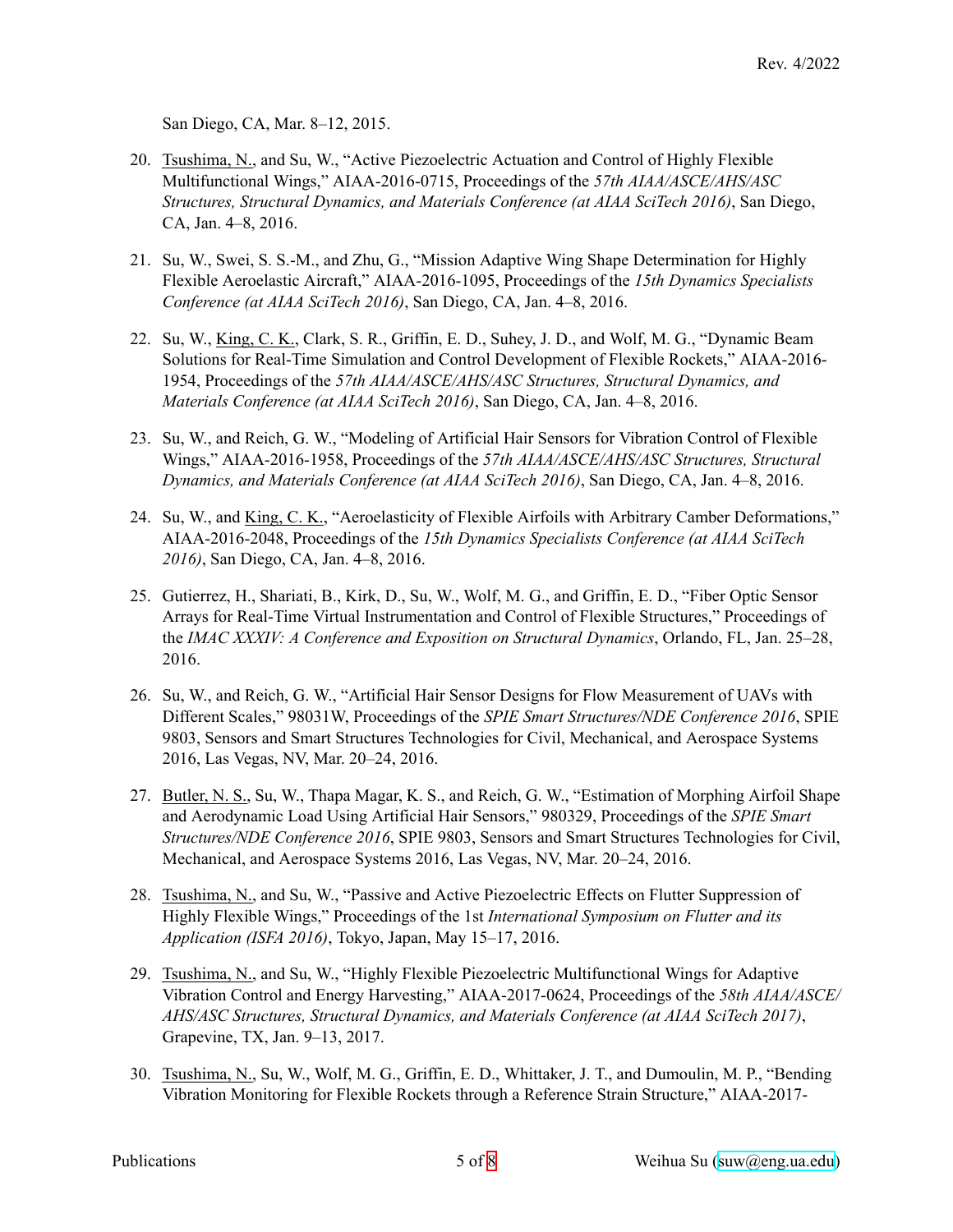1126, Proceedings of the *58th AIAA/ASCE/AHS/ASC Structures, Structural Dynamics, and Materials Conference (at AIAA SciTech 2017)*, Grapevine, TX, Jan. 9–13, 2017.

- 31. Su, W., "Nonlinear Aeroelastic Analysis of Aircraft with Strut-Braced Highly Flexible Wings," AIAA-2017-1351, Proceedings of the *58th AIAA/ASCE/AHS/ASC Structures, Structural Dynamics, and Materials Conference (at AIAA SciTech 2017)*, Grapevine, TX, Jan. 9–13, 2017.
- 32. Su, W., Huang, Y., and Hammerton, J. R., "Nonlinear Aeroelasticity of Highly Flexible Joined-Wing Aircraft Using Unsteady Vortex-Lattice Method," AIAA-2017-1353, Proceedings of the *58th AIAA/ASCE/AHS/ASC Structures, Structural Dynamics, and Materials Conference (at AIAA SciTech 2017)*, Grapevine, TX, Jan. 9–13, 2017.
- 33. Su, W., and Spencer, H. J., "Active Camber Control of Flexible Airfoils Using Artificial Hair Sensors," AIAA-2017-1486, Proceedings of the *AIAA Guidance, Navigation, and Control Conference (at AIAA SciTech 2017)*, Grapevine, TX, Jan. 9–13, 2017.
- 34. Al-Jiboory, A. K., Zhu, G., Swei, S. S.-M., Su, W., and Nguyen, N. T., "LPV Model Development for a Flexible Wing Aircraft," AIAA-2017-1817, Proceedings of the *58th AIAA/ASCE/AHS/ASC Structures, Structural Dynamics, and Materials Conference (at AIAA SciTech 2017)*, Grapevine, TX, Jan. 9–13, 2017.
- 35. Hammerton, J. R., Su, W., Zhu, G., and Swei, S. S.-M., "Optimum Distributed Wing Shaping and Control Loads for Highly Flexible Mission-Adaptive Aircraft," IFASD-2017-189, Proceedings of *International Forum on Aeroelasticity and Structural Dynamics 2017*, Como, Italy, Jun. 25–28, 2017.
- 36. Hang, X., Fei, Q., and Su, W., "A Mode Tracking Method in Aeroelastic Stability Analysis Using Left Eigenvectors," AIAA-2018-1204, Proceedings of the *59th AIAA/ASCE/AHS/ASC Structures, Structural Dynamics, and Materials Conference (at AIAA SciTech 2018)*, Kissimmee, FL, Jan. 8–12, 2018.
- 37. Huang, Y., McDowell, W. D., and Su, W., "Model Updating for Structural Dynamics of Flexible Wings with Surrogate Approach," AIAA-2018-1441, Proceedings of the *59th AIAA/ASCE/AHS/ ASC Structures, Structural Dynamics, and Materials Conference (at AIAA SciTech 2018)*, Kissimmee, FL, Jan. 8–12, 2018.
- 38. He, T., Al-Jiboory, A. K., Zhu, G., Swei, S. S.-M., and Su, W., "Guaranteed *H<sup>∞</sup>* Performance LPV ICC Control with Application to Blended-Wing-Body Model," AIAA-2018-2211, Proceedings of the *59th AIAA/ASCE/AHS/ASC Structures, Structural Dynamics, and Materials Conference (at AIAA SciTech 2018)*, Kissimmee, FL, Jan. 8–12, 2018.
- 39. Hammerton, J. R., Su, W., Zhu, G., and Swei, S. S.-M., "Optimum Wing Shaping and Gust Load Alleviation of Highly Flexible Aircraft with Finite Actuations," AIAA-2018-2213, Proceedings of the *59th AIAA/ASCE/AHS/ASC Structures, Structural Dynamics, and Materials Conference (at AIAA SciTech 2018)*, Kissimmee, FL, Jan. 8–12, 2018.
- 40. He, T., Zhu, G., Swei, S. S.-M., and Su, W., "Simultaneous Design of Smooth Switching State-Feedback LPV Control," Paper ThB05.5, Proceedings of the *2018 American Control Conference*, Milwaukee, WI, Jun. 27–29, 2018.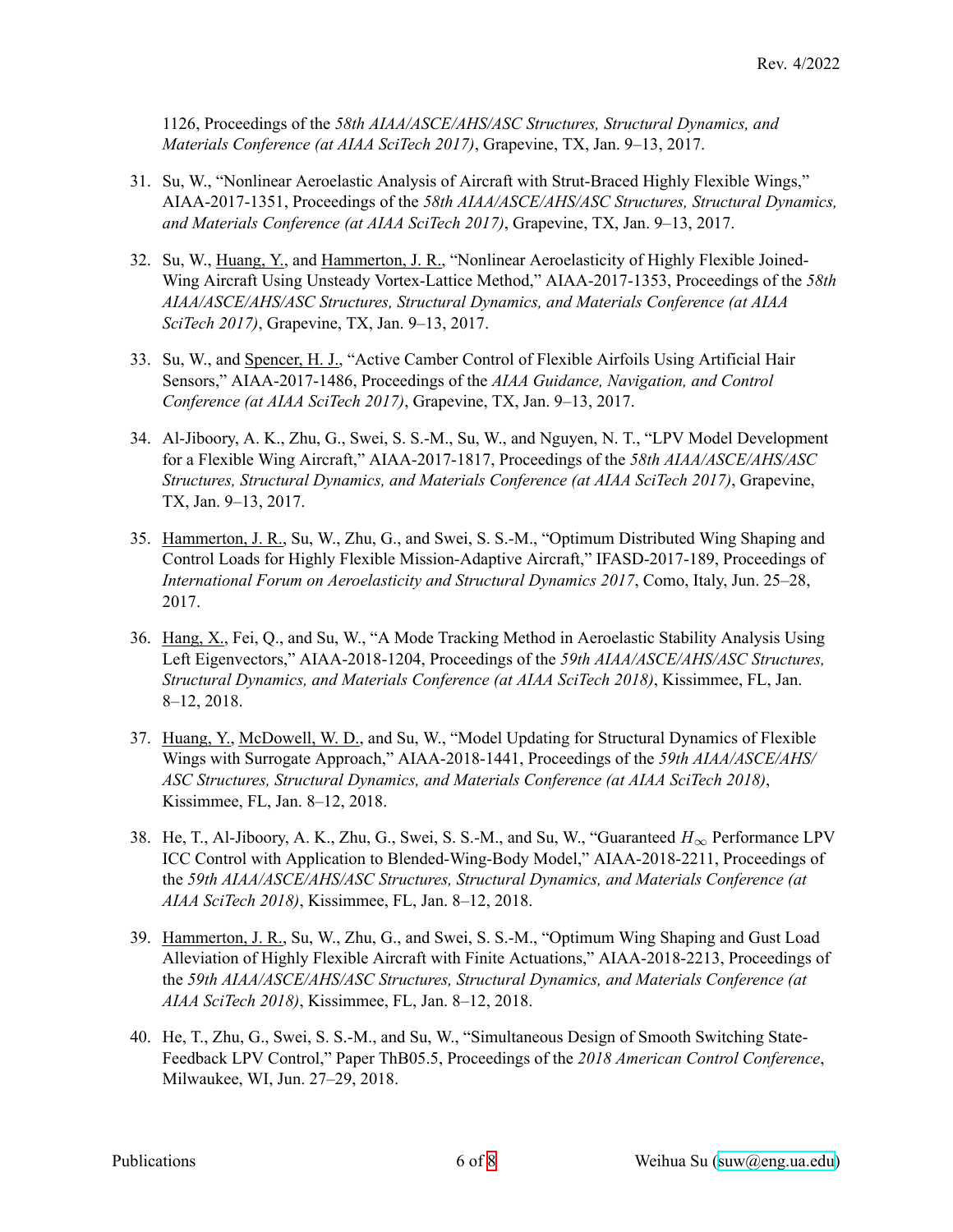- 41. Tsushima, N., Yokozeki, T., Su, W., and Arizono, H., "Nonlinear Aeroelastic Analysis of Composite Morphing Wing with Corrugated Structures," Paper 17, Proceedings of the *ASC 33rd Annual Technical Conference*, Seattle, WA, Sep. 24–26, 2018.
- 42. He, T., Zhu, G., Swei, S. S.-M., and Su, W., "Active Vibration Suppression of BWB Airplane Using Smooth Switching LPV Control," AIAA-2019-0218, Proceedings of the *60th AIAA/ASCE/AHS/ ASC Structures, Structural Dynamics, and Materials Conference (at AIAA SciTech 2019)*, San Diego, CA, Jan. 7–11, 2019.
- 43. Tsushima, N., Arizono, H., Yokozeki, T., and Su, W., "Nonlinear Aeroelasticity of Morphing Wings with Corrugated Structures," AIAA-2019-0219, Proceedings of the *60th AIAA/ASCE/AHS/ASC Structures, Structural Dynamics, and Materials Conference (at AIAA SciTech 2019)*, San Diego, CA, Jan. 7–11, 2019.
- 44. Huang, Y., and Su, W., "Linearization and Analytical Aerodynamic Sensitivity of Unsteady Vortex-Lattice Aerodynamics," AIAA-2019-1215, Proceedings of the *60th AIAA/ASCE/AHS/ASC Structures, Structural Dynamics, and Materials Conference (at AIAA SciTech 2019)*, San Diego, CA, Jan. 7–11, 2019.
- 45. Su, W., Song, W., and Hill, V., "Real-Time Hybrid Simulation and Experiment for Aeroelastic Testing of Flexible Wings," AIAA-2019-2032, Proceedings of the *60th AIAA/ASCE/AHS/ASC Structures, Structural Dynamics, and Materials Conference (at AIAA SciTech 2019)*, San Diego, CA, Jan. 7–11, 2019.
- 46. Tsushima, N., Arizono, H., Tamayama, M., Yokozeki, T., and Su, W., "Geometrically Nonlinear Aeroelastic Analysis with Unsteady Vortex-Lattice Method and CFD," IFASD-2019-091, Proceedings of *International Forum on Aeroelasticity and Structural Dynamics 2019*, Savannah, GA, Jun. 10–13, 2019.
- 47. He, T., Zhu, G., Swei, S. S.-M., and Su, W., "Optimal Sensor Placement for Vibration Control of a Flexible Aircraft Wing," Paper WeA2.5, Proceedings of the *3rd IEEE Conference on Control Technology and Applications (CCTA 2019)*, Hong Kong, China, Aug. 19–21, 2019.
- 48. Tsushima, N., Arizono, H., Soneda, K., Yokozeki, T., Imamura, T., and Su, W., "Structural and Aerodynamic Models for Aeroelastic Analysis of Corrugated Morphing Wings," AIAA-2020-0215, Proceedings of the *2020 AIAA SciTech Forum*, Orlando, FL, Jan. 6–10, 2020.
- 49. Huang, Y., Tsushima, N., Arizono, H., Yokozeki, T., and Su, W., "Correlation Studies of Geometrically Nonlinear Aeroelastic Formulations with Beam and Shell Elements," AIAA-2020-1450, Proceedings of the *2020 AIAA SciTech Forum*, Orlando, FL, Jan. 6–10, 2020.
- 50. He, T., Zhu, G. G., Swei, S. S.-M., and Su, W., "Optimal Sensor Placement for Flexible Wings Using the Greedy Algorithm," Paper TuBT5.5, Proceedings of the *2020 IEEE/ASME International Conference on Advanced Intelligent Mechatronics*, Online, Jul. 6–10, 2020.
- 51. Su, W., Qu, S., Zhu, G. G., Swei, S. S.-M., Hashimoto, M., and Zeng, T., "A Control-Oriented Dynamic Model of Tiltrotor Aircraft for Urban Air Mobility," AIAA-2021-0091, Proceedings of the *2021 AIAA SciTech Forum*, Virtual Event, Jan. 11–21, 2021.
- 52. Nunes, J. and Su, W., "Multifunctional Energy-Storage Composite Embedded into Flexible Wing